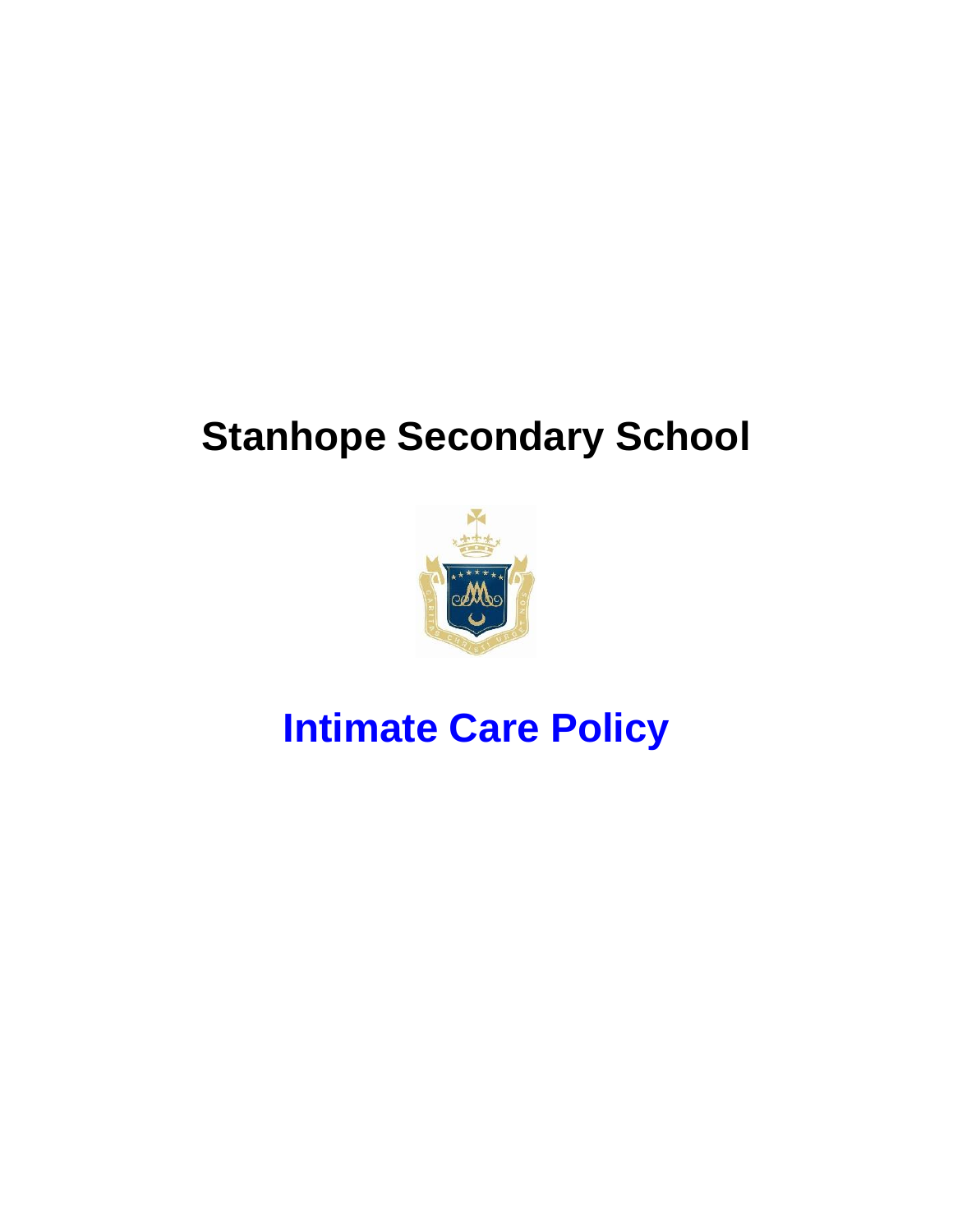## **Intimate Care Policy – Stanhope Secondary School**

#### **Introduction**

Intimate care is a key area of a person's self-image and respect and as such it is vital that it is practised in a sensitive manner. It is essential that the needs and rights of students and staff are protected and that the highest standards of best practise are ensured at all times in the area of intimate personal assistance.

The level of assistance required will reflect the needs of each individual student at any given time.

#### **Definition of Intimate Care**

Intimate care refers to all aspects of support to a student, whether by direct or indirect contact, which are associated with bodily functions, body products and personal hygiene involving intimate parts of the body.

Direct contact involves physical contact between the student and the staff member.

Indirect contact involves the supervision, observation and prompting of the student to complete personal and intimate care tasks.

Intimate care includes; dressing and undressing (underwear), support with using the toilet, changing of continence pads, washing intimate body parts, showering (if required) and menstrual care.

#### **Rationale**

The formulation of this policy is to give direction to staff with regard to supporting students in their intimate care needs in a way which promotes the dignity and privacy of the student while also protecting the integrity of the staff involved.

#### **Scope of this Policy**

This policy applies to all staff involved in supporting students attending this school with regard to their intimate care needs. It does not apply to Personal Care i.e. tasks associated with outer appearance which is by nature less intrusive such as skin care, hair care, washing face, hands and teeth.

#### **Relationship to School Ethos**

This policy supports the school mission statement in providing appropriately to meet each student's individual needs. In keeping with Stanhope Secondary School's mission statement, students will be supported to become as independent as possible in managing their own intimate care needs.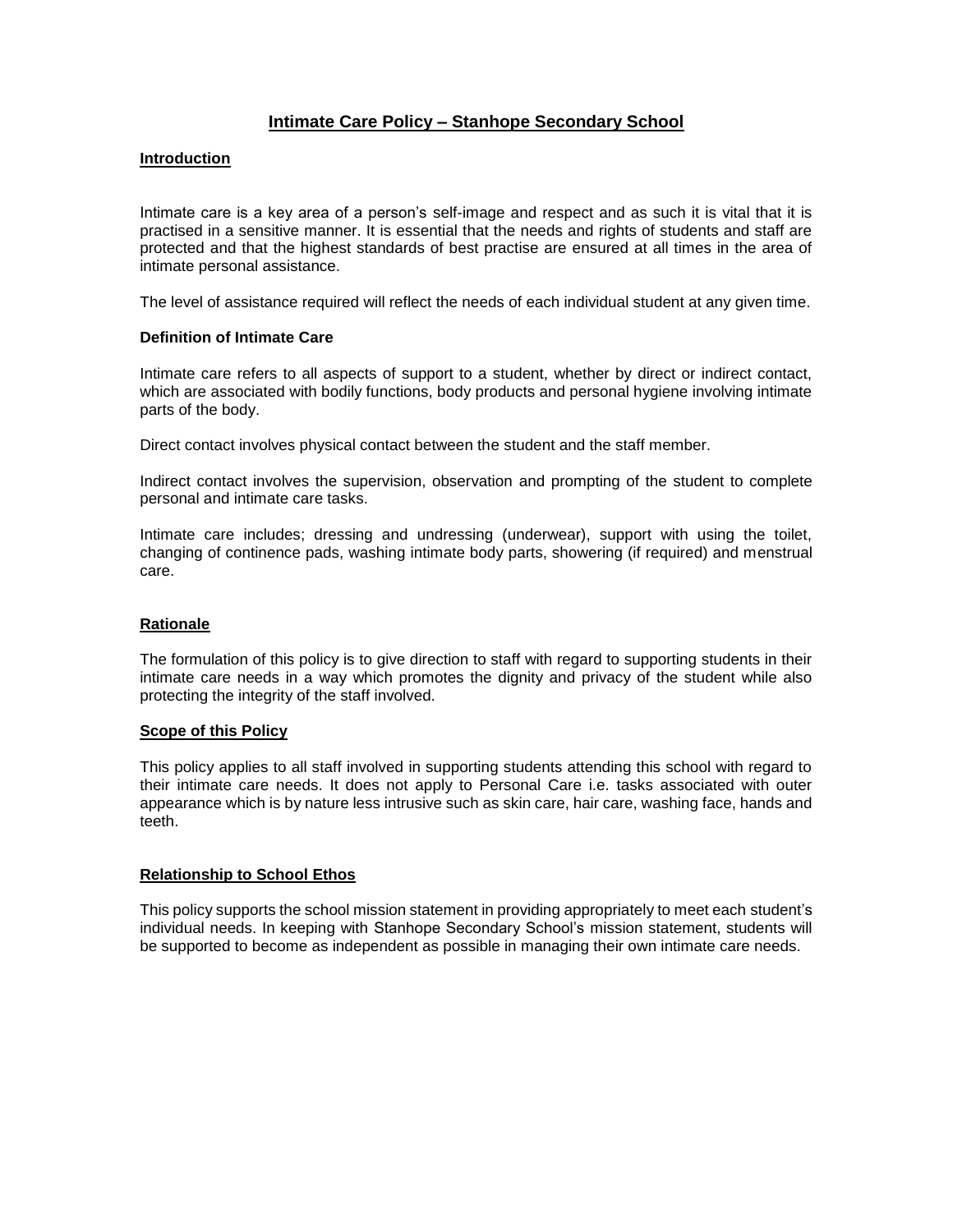### **Aims**

The aim of this policy is

- To give direction to staff with regard to supporting students in their intimate care needs in a way which promotes the dignity and privacy of the student while also protecting the integrity of the staff member.
- To promote best practise throughout the school within the frame work of the current policy.

### **Procedures**

### **Delivering Intimate Care**

An intimate care plan will be drawn up for students who have significant support needs with regards to intimate care. The Deputy Principal/SEN Department will assign a member of staff to co-ordinate the plan.

The intimate care plan will be drawn up by a team of people including the student, the staff working with the student and a family member. This plan will be circulated to the staff prior to implementation.

The plan will identify:

- Intimate Care tasks required by the pupil
- Support needs to carry out each task
- Resources required to carry out each task
- Risk management in relation to each task

In drawing up the plan consideration should be given to the wishes of the individual concerned and where relevant the preferences of their parents/guardians.

Support needs should include the staff requirements to carry out each intimate care task. Staffing levels should be reviewed with the relevant staff and parents/guardians as the needs arises during the course of the school year.

In a situation where a staff member is obliged to undertake intimate care assistance on his/her own, that staff member will notify another staff member before assisting the student that their assistance may be required.

- In case of a student requiring manual handling as part of meeting their intimate care needs, the manual handling procedure should be defined in the Student's File. The intimate care plan should indicate that the students manual handling guidelines be followed with regard to the specific lift/transfer.
- The intimate care plan will detail procedures which maximise the dignity and privacy of the student.
- The plan should ensure that the student is involved to the greatest possible extent in preparation for and carrying out of the task.
- The intimate care plan should be reviewed as required.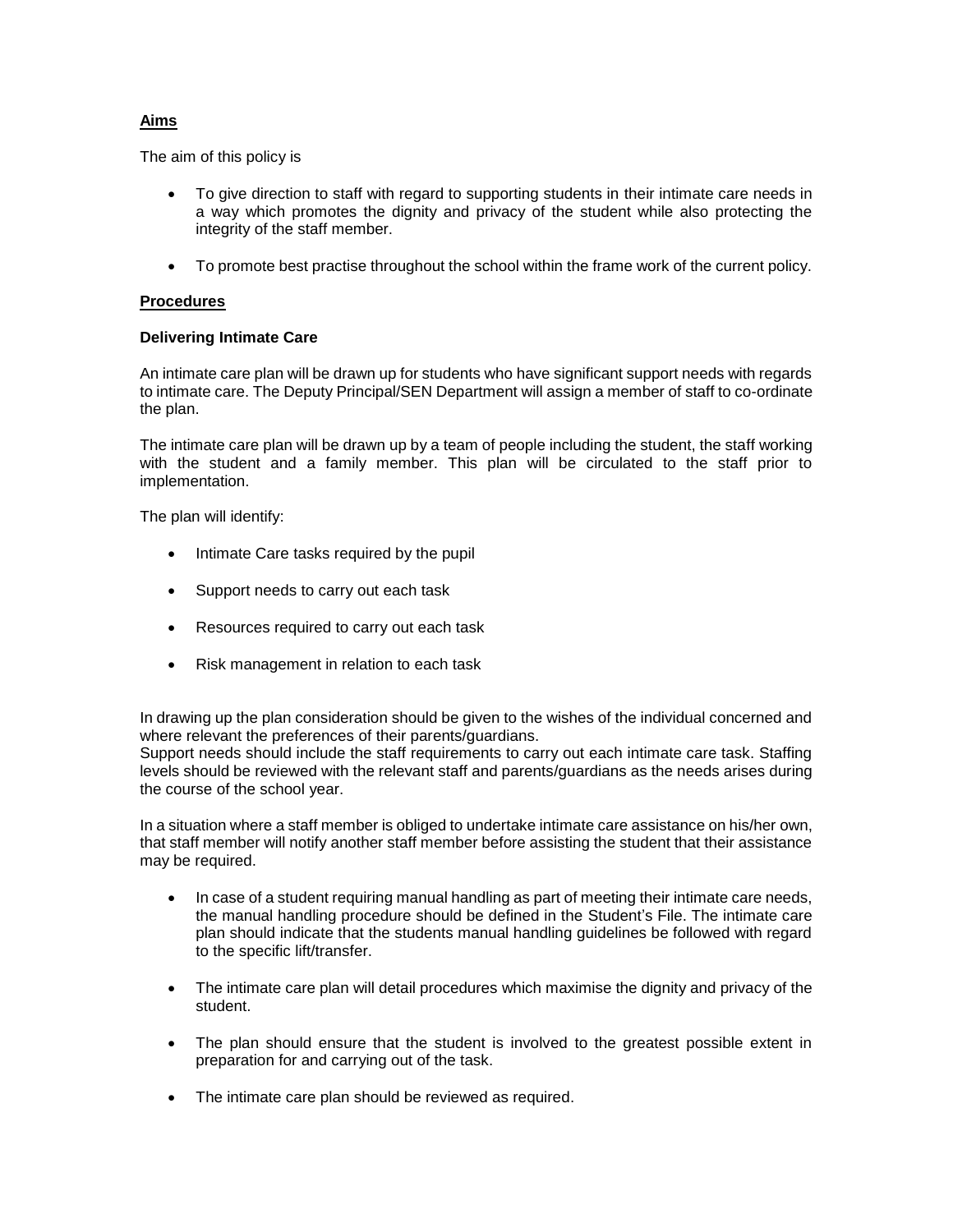#### **Maintaining the dignity and privacy of a student.**

- The staff member should be familiar with the student's particular needs and preferences as outlined in their intimate care plan.
- Intimate care should be undertaken in an environment where the student's privacy can be maintained; only those who are involved in helping with the care task should be present in the room.
- Persons on placement should NOT be involved in supporting student's intimate care needs.
- The student's intimate care needs should only be discussed in a private setting where confidentially can be maintained.
- Before commencing an intimate care task, the staff member should explain to the student, using an appropriate method of communication, what they are about to do and how they will do it.
- It is good practice to agree with the student and parents/carers appropriate terminology for private parts of the body and functions and this should be noted in the plan.
- Physical contact during intimate care assistance should be affirmative and supportive.
- Staff will check in advance that suitable facilities exist for intimate care procedures when on outings.

#### **Ensuring the safety of the student and staff members.**

- The environment should support the implementation of the student's Intimate Care Plan in a safe and dignified way.
- Staff members should ensure that they are fully trained in any specific procedures, including manual handling, which need to be undertaken in the delivery of intimate care for an individual.
- Staff members should use protective clothing such as disposable gloves and aprons as appropriate when carrying out intimate care tasks.

#### **Maintaining the integrity of the staff.**

- Staff members who are required to provide intimate care support to students attending Stanhope Secondary School should ensure they are familiar with and comply with this policy.
- The Principal should ensure that any staff member who is required to provide intimate care is made aware of this policy and receives the appropriate advice/training prior to supporting a student in intimate care.
- The Principal should ensure that staff members carrying out intimate care fully understand the delicacy of the situation and the potential for misinterpretation.
- The Principal should ensure staff members involved in providing intimate care support are given the opportunity to advance their skills and expertise in the area.